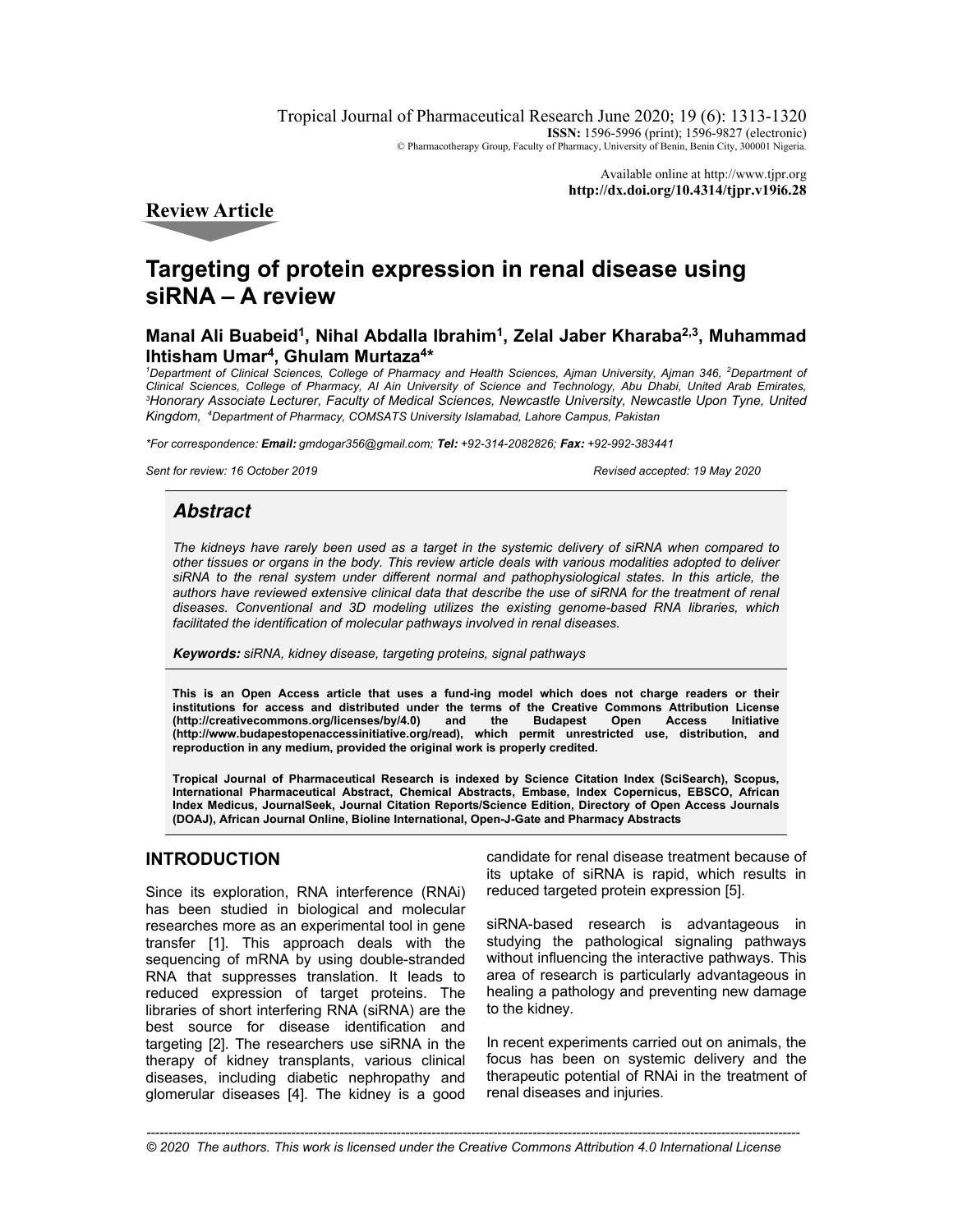#### **RNA interference (RNAi)**

The mode of action of RNAi is pre-requisite for the understanding of its biomedical applications. As far as its mechanism is concerned, small fragments of double-stranded RNA are cleaved by ribonuclease and fixed with argonaute-2 for the unwinding of both strands of siRNA. Argonaute-2 is an RNA-provoked silencing complex (RPSC). Then, the RPSC degrades mRNA selectively [6]. After cleaving each mRNA, the RPSC begins a novel cascade that starts mRNA splintering that may last for several days or weeks. This approach is useful for the prevention of protein synthesis and any permanent effect [7].

*In vivo* study of siRNA, effects revealed that siRNA degradation exerts an inhibitory effect on protein expression [8]. The formation of short hairpin RNA begins with the separation of sense and antisense sequences via a non-coding loop under the effect of plasmid DNA, which contains 21 sense and antisense nucleotides. Self-binding of complementary nucleotide sequence and folding of RNA leads to the formation of regular short hairpin RNA (shRNA). At the same time, loop domain cleavage results in the formation of regular siRNA. The synthetic siRNA this formed is then directly loaded on to RPSC after injection into cells. The siRNA comprising 25–27 nucleotides, having been subjected to Dicer processing, exhibit an improved potency, and have a longer-lasting gene silencing effect than the 21-nucleotide siRNAs [9]. It results in the emergence of various off-target effects of siRNA that induces the inflammatory response, activates the angiogenic response, and regulates the non-targeted protein [10]. The immune system recognizes double-stranded DNA as an antigen and initiates an immunogenic response [11].

#### **How can naked siRNA be delivered to the kidney?**

One of the major concerns of using siRNA techniques *in vivo* is an effective knockdown at the target site. Moreover, the anticipated outcomes could be affected by unexpected toxicities. Several studies have revealed the effectiveness of siRNA in local drug delivery tools [11]. However, the current difficulties in system delivery need more work for their resolution. For systemic administration, along with spleen and liver, the kidney is a preferred site. It is preferred because nephrons readily absorb siRNA, and the kidneys play an important role in excretion from the body (Table 1).

#### **Administration through intravascular route**

The intravenous route is useful for the administration of exogenous nucleotides. For instance, a study described the efficient delivery of plasmid DNA through a hydrodynamic injection into the tail vein [12].

Several studies have described the introduction of siRNA via the intravenous route. However, the values of renal targeting rate varied significantly among these studies, probably, due to the use of different transfection reagents. A similar study described the systematic treatment of proximal tubule for proximal multidrug resistance protein isoform 2 (Mrp2) by using 150 µl single dose of siRNA. As a result of this application, siRNA underwent rapid renal distribution and revealed a reduction in Mrp2 activities after four days. The kidney eliminated a radiolabel substance at a higher rate than the radiolabelled siRNA [5]. A study reported the treatment of ischemiareperfusion injury of mice by using Zag proteins. The siRNA as a dilute saline solution (200 µl) was injected daily for one week through the retroorbital sinus, and the seventh-day aroused with the knock-down of the renal proteins [13].

Additionally, the hydrodynamic delivery of siRNA necessitated the use of a large volume of intravenous solution. The volume used in hydrodynamic delivery was 10% of body weight. It was much higher than the recommended mean volume of intravenous solution in the standard protocol, i.e., 50-100 µl. The increase in volume caused a transient capillary dysfunction, which caused the exposure of parenchymal tissue cells to siRNA. Furthermore, hepatotoxicity was another drawback of hydrodynamic delivery of siRNA [14]. This modality has the excellent potential of delivering siRNA to the kidney through glomerular filtration.

In various models used in the studies with mice, the hydrodynamic approach resulted in fast uptake of siRNA from the tubular lumen. In hydrodynamic delivery, the first action resulted in flush, and its alternation with the mentioned solution at the stated intervals resulted in the knockdown [15]. The animal model studies have revealed the use of tissues containing siRNA in heart transplant [16].

A comparative study disclaimed the uptake of fluorescent-labeled siRNA when administered via rectal and intraperitoneal routes. However, when administered hydrodynamically, fluorescent detection was significantly improved [17]. Though these studies facilitate the evaluation of siRNA targeting and uptake by tissue, such studies are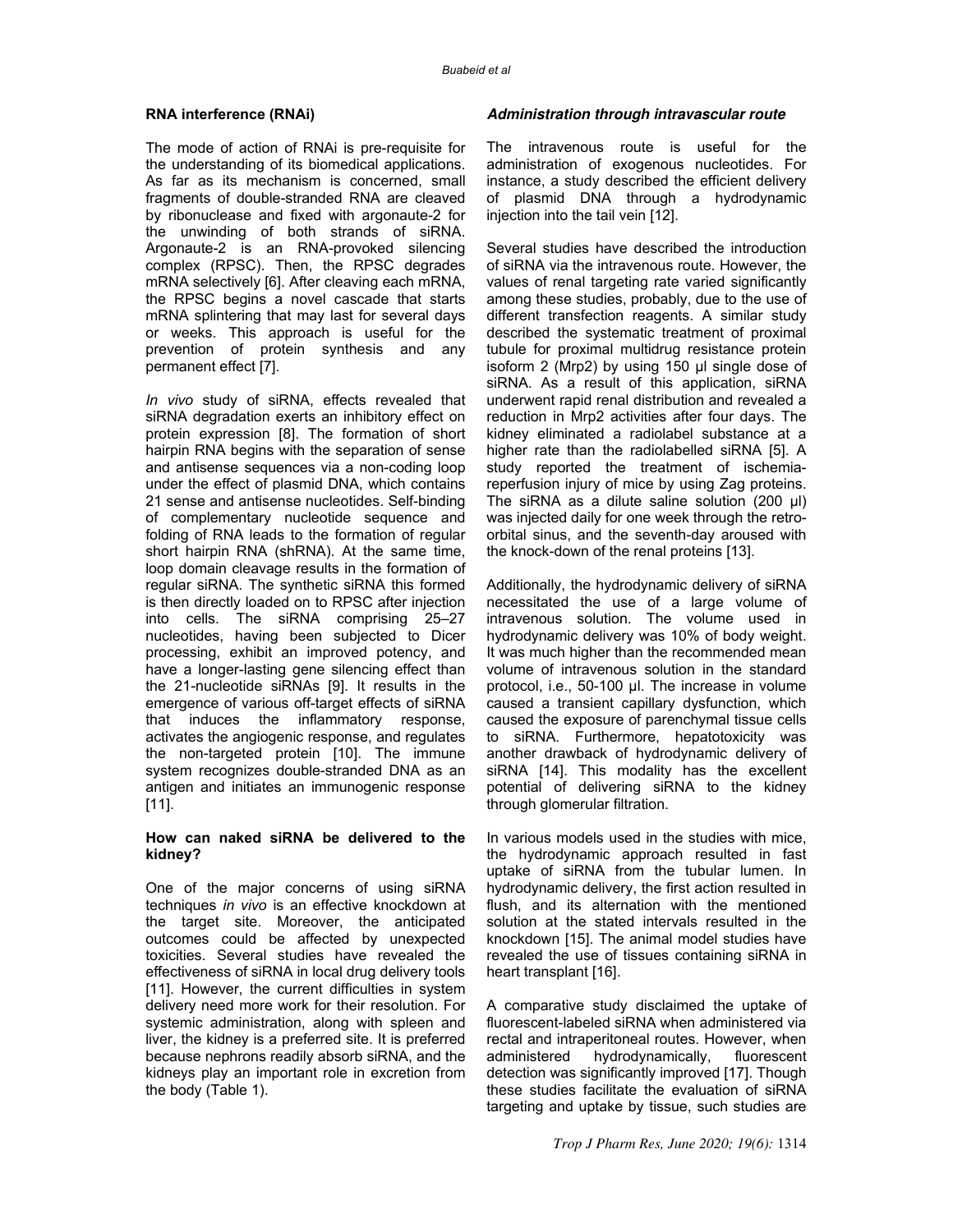not useful for assessing target protein concentrations. It also showed that the high workload placed on the kidneys due to the overload of siRNA during these procedures might cause renal dysfunction [18].

### **Administration through routes other than intravenous**

Several routes are beneficial for the intrarenal and localized delivery of siRNA. The renal artery and renal vein are advantageous for targeting glomeruli [19] and tubular interstitium [15], respectively. *In vivo,* electroporation is useful for enhancing siRNA delivery. According to a previous study, the use of electroporation to enhance the intra-arterial administration of a transgenic construct in rats led to siRNA expression in mesangial cells [21]. The siRNA administration through renal artery induced mild ischemia, which caused temporary occlusion of the renal artery. This outcome diminished vulnerability to neurological deficits due to reduced blood flow to the brain [22].

The intrapelvic injection in the renal medulla resulted in a transgenic expression that influenced the tubular epithelium. However, the inner region of the medulla did not exhibit such effects. An intraurethral injection of DNA enzyme resulted in the transgenic expression in the interstitial cells [23].

The subcapsular administration to kidney requires a surgical procedure, which adversely affects renal function. There are certain limitations to this technique. For example, there is leakage of a small fraction of the administered fluid via the puncture hole after needle retraction.

### **Cargo of siRNA**

The injected naked siRNA deplete target proteins. An experimental study involving greenfluorescent protein (GFP)-transgenic mice revealed that the administered siRNA diminished the renal protein expression [24], likely due to nuclease-based degradation of siRNA [8]. It is feasible to deliver siRNA to cells without using additional carriers. However, the efficiency of siRNA delivery can be enhanced by encapsulating it or making its complex with transfection reagents [4].

#### **Use of transfection reagents**

Transfection agents having lipid nature and bearing positive charge have been used to enhance the siRNA uptake by tubular epithelium. Also, liposomes promisingly deliver the<br>biochemical agent. DOTAP liposomal biochemical agent. DOTAP liposomal transfection reagent is a promising agent for renal delivery of siRNA [25].

| <b>Target</b>    | <b>Concentration/Dose</b><br>of siRNA | Volume of<br>siRNA (µL) | Route of<br>administration | Method of<br>transfection                        | <b>Reference</b> |
|------------------|---------------------------------------|-------------------------|----------------------------|--------------------------------------------------|------------------|
| Glomerulus       | $50 \mu g$                            | Not given               | Renal artery               | Electroporation,<br>Phosphate buffered<br>saline | 19               |
| Glomerulus       | $50 \mu$ g                            | 500                     | Renal artery               | Electroporation,<br>Phosphate buffered<br>saline | 75               |
| <b>Tubules</b>   | $50 \mu g$                            | 100                     | Renal vein                 | Phosphate buffered<br>saline                     | 15               |
| Not<br>specified | $20 \mu g$                            | 200                     | Renal vein                 | <b>DOTAP</b>                                     | 17               |
| Not<br>specified | $0.1$ mg/kg                           | 2500                    | Renal vein                 | Phosphate buffered<br>saline                     | 66               |
| <b>Tubules</b>   | $0.33$ mg/kg                          | 300                     | Intravenous                | Phosphate buffered<br>saline                     | 63               |
| Not<br>specified | $20 \mu g$                            | 200                     | Intravenous                | Phosphate buffered<br>saline                     | 18               |
| Not<br>specified | $50 \mu g$                            | 200                     | Retro-orbital<br>sinus     | Phosphate buffered<br>saline                     | 13               |
| Not<br>specified | 7 nmol                                | 150                     | Intravenous                | Phosphate buffered<br>saline                     | 5                |
| <b>Tubules</b>   | $50 \mu g$                            | 1500                    | Intravenous                | Phosphate buffered<br>saline                     | 24               |
| Tubules          | $50 \mu g$                            | 50                      | Intraurethral vein         | Phosphate buffered<br>saline                     | 20               |

**Table 1:** The literature on siRNA targeting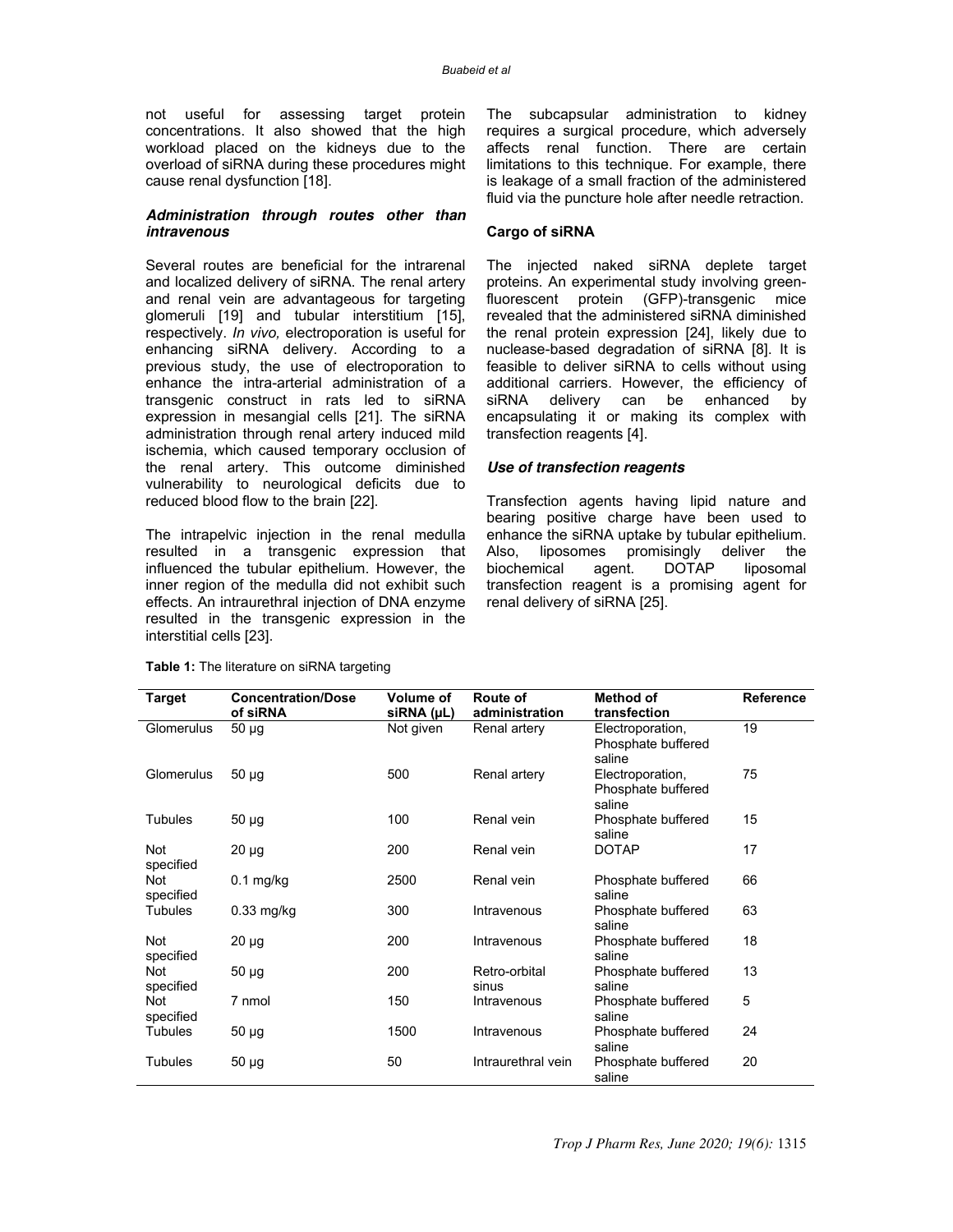Besides, 1,2-dioleoyl-sn-glycero-3-phosphatidylcholine (DOCP) is a natural liposome that promotes siRNA uptake by different organs, including liver, kidney, and lungs [26]. The researchers have developed a novel agent, named as lipofectamine, to improve siRNA efficacy.

An injection containing 300 µl of the siRNAlipofectamine complex was administered via a renal vein and observed the animal for 30 min to study the tubular uptake of siRNA [26]. Another study revealed that the complex of siRNA with polyethyleneimine (PEI) not only reduced siRNA degradation but also enhanced the siRNA uptake, especially into the cytoplasm [27]. have revealed the biodegradation of naked siRNA in the kidney. The degradation of the siRNA-PEI complex occurred in the renal tubules and allowed the release of siRNA [28]. A critical advantage of the PEI-siRNA complex is the endosomal disruption it causes, which facilitates the infusion of siRNA in the cytoplasm [29].

A copolymer of poly-L-Lysine and polyethylamine effectively delivered siRNA to a target site, resulting in an effective uptake of siRNA by renal cells [4]. Another strategy for the delivery of siRNA to specific cells is antibody-based targeting. For instance, complexes of IgG with different agents such as siRNA and neutravidin. Based on the findings acquired from this study, there was strong binding of the antibody with podocytes, but not with tubular cells that caused the glomerular-sclerotic injury.

Protein knockdown is an indicator of this specific targeting. Different tissues of the body, such as the liver, intestinal, muscles, and spleen, exhibited the presence of the antibodies that could be used in specific targeting [30]. Streptavidin-antibody conjugates undergo complex formation with siRNA. This complex showed better performance in vivo than other delivery systems, including PEGylation-based siRNA liposomes, antibody-siRNA-cationic lipid complex, and siRNA-protamine complex [31].

On the other hand, biodegradable hydrogels promisingly deliver siRNA [32] as well as can carry plasmid DNA and siRNA for their prolonged release [33]. For the transdermal/topical delivery of siRNA, electroporation-based approaches have also been adopted [34]. Electroporation is a good technique for the swift delivery of siRNA. It enhances siRNA uptake and knockdown of targeted proteins in glomeruli [3]. However, electroporation stimulates the stress signaling of cells [35]. Thus, an alternative is a sonoporation to enhance siRNA uptake [36]. Studies have described a successful delivery of siRNA across the skin by using other approaches such as ultrasound-enhanced nucleotides. Still, this approach was not effective for siRNA delivery to the kidney [37].

### **Use of siRNA derivatives**

The phosphodiester bond of a naked siRNA is sensitive to nucleases in the blood cells or serum. Chemically-altered siRNA is more stable and brings about improvement in renal targeting [38]. Chemical modification of phosphodiesters gives protection against the serum nucleases and exonucleases [39]. This modification is because of the replacement of nonbridging oxygen and prolonged half-life [40]. The *in vitro* investigations have revealed that phosphorothioate has low toxicity but high distribution after systemic administration; however, it proved toxic in the kidney because of some characteristic proteins [41]. The linkage of phosphorothioate with siRNA is generally resistant to enzymatic breakdown that is responsible for its greater accumulation in various sites, including skin and kidney [38]. In an experiment with mice, complexing with lipids resulted in an increase in cellular uptake of siRNA, accumulation in certain organs, and prolongation of half-life [42].

Toll-like receptors (TLRs) are expressed in the tubular epithelium and undergo binding with RNA. In a viral infection, TLRs induce characteristic signals [42], which activate immune response and degradation by endonucleases [43]. As a result of the modification, the obtained siRNA exhibited higher resistance to nucleases as compared to the unmodified form. However, the modified and unmodified siRNA showed a comparable potential to activate immune response [44].

The complexes of siRNA with polyethylamine (PEG) not only suppressed the immunogenic response but also improved stability of siRNA against nucleases, likely due to its readily soluble nature [45]. It resulted in a prolonged half-life due to PEGylation, which increased water-insolubility of siRNA, reduced its immunogenicity, and also helped in the formation of micelles for targeted delivery of drugs to the receptors [6].

Locked nucleic acids (LNAs) constitute a new category of nucleic acids that comprise a backbone having sugar and phosphate. Their synthesis is quite easy. The important characteristics of LNAs are their water solubility, the capability to produce a duplex with specific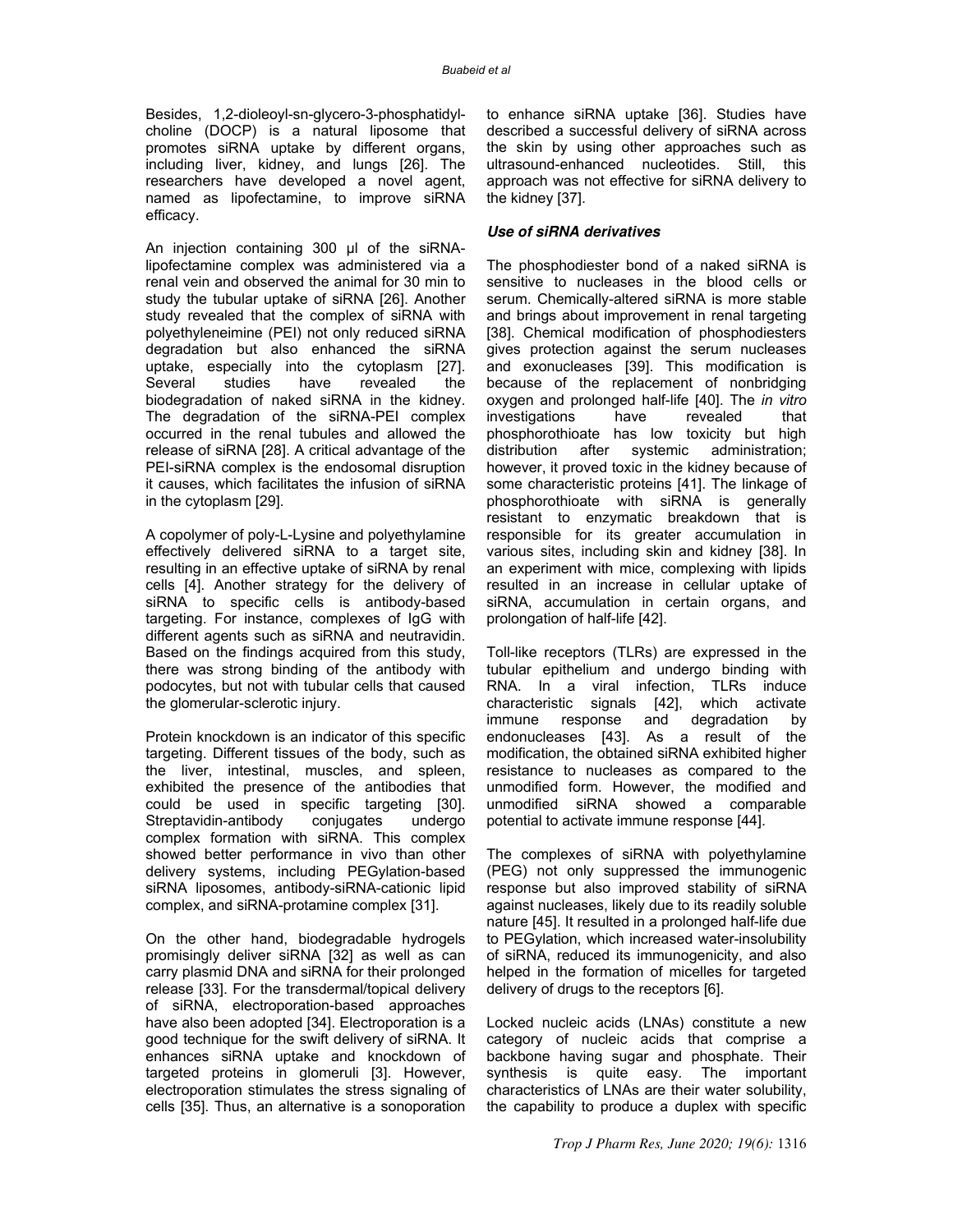RNAs after combining with RNA and DNA, enhanced degradation by serum nucleases, and increased expression of their related target proteins [7].

Meanwhile, morpholino oligonucleotide or nonionic DNA analog neither was affected by serum nucleases nor acted as an RNase substrate. Also, these analogs obstructed the expression of the glomerular protein in zebrafish embryos [4] as well as clogged the growth of microRNA and its activities but at low concentrations remain active for longer periods as compared to unmodified siRNA. Further, the off-target effects of siRNA are insignificant in targeting the kidney due to its improved stability after modification of MO and LNA to siRNA. Additionally, chemically-modified siRNA is steadily cleaved by the exonucleases produced by *Caenorhabditis elegans* [39].

#### **Use of viral vector delivery shRNA**

Vectors having shRNA-encoded expression cassettes such as plasmid DNA (pDNA) have been found as an alternative to siRNA administration [19] and employed for delivering a load to the nucleus to join transcription. The synthesis of pDNA vectors requires more time in comparison with siRNA synthesis. On the other hand, viral vectors are more efficient, owing to their greater stability [5]. Medullary epithelium, glomeruli, and tubule exhibited transgenic expression after adenoviral delivery in rats. Besides, severe toxicity limited its further use [23].

Adeno-associated virus (AAV) exhibited different immunogenicity than the adenoviral vector [9]. Thus, their transgenic expression was also different from one another [6]. A similar study described the delivery of recombinant AAV to the intrapelvic area of the kidney. It resulted in the transgene expression in epithelium and the medullary area [25].

AAV-2 is useful for the delivery of shRNA, especially to target the mineralocorticoid receptor. This process induced significant downregulation of the receptor, up to three weeks after infection. It prevented the loss of renal function in a rat model for hypertension-induced kidney injury. Tropism features could be modified by retargeting AAV by pseudotyping. Kinoshita and Hynynen (2005) described the AAV-2 delivery of shRNA. Their findings showed that the mineralocorticoid receptors were significantly down-regulated up to three weeks after inducing infection [36].

Lentiviral vectors could transfect various dividing and non-dividing cells by genomic integration. The pseudotyped lentivirus successfully delivered a gene through the urethra in mice. The function of this gene was to increase GFP to tubular epithelial cells [15]. In the course of renal transplantation, an undesired vital gene region appeared as a result of lentivirus-induced gene slicing [18].

#### **Renal disease therapy using siRNA**

#### **Treatment of acute renal injury**

The reactive oxygen species or apoptosis cause renal injury, thus, stress mediators are targeted in siRNA delivery. One of the crucial proinflammatory agents is Nf-kB. It infiltrates renal immune cells and induces acute renal injury leading to the secretion of various proinflammatory cytokines [5]. In this context, the intravenously administered siRNA significantly ameliorates the nephrotoxicity [36]. Additionally, apoptosis could be induced by infiltrated cytotoxic T cells in the kidney donor during the post-transplantation phase. Another study has described similar findings as a result of siRNA injection into a local renal vein of rat's kidney, likely due to C3 inhibition by siRNA. It resulted in reduced renal reperfusion and ischemia [7].

#### **Treatment of chronic renal diseases**

Chronic renal complications (CRCs) include allograft dysfunction, glomerulosclerosis, and diabetic nephropathy. One of the most prevalent CRCs is tubulointerstitial compartment fibrosis [2] that is caused by transforming growth factors [23]. According to previous studies, fibrosis [44] and glomerular matrix deposition [3] were significantly reduced by siRNA. The kidneys<br>produce antibodies, which induce produce antibodies, glomerulosclerosis in mice [5].

#### **Assessment of siRNA libraries for in vitro identification of target**

In genomic studies, high throughput screening procedures mainly depend on pathway-specific siRNA libraries. Where, *in vitro,* pre-screening is useful for establishing *in vitro* target leads, which could be useful for the prediction of signal pathway association with renal injury *in vivo*. The combined knowledge of cell image analysis with siRNA knockdown screens is valuable for the identification of the complex signal pathway association [19,35]. However, such types of studies require the optimized and programmed sample and data management.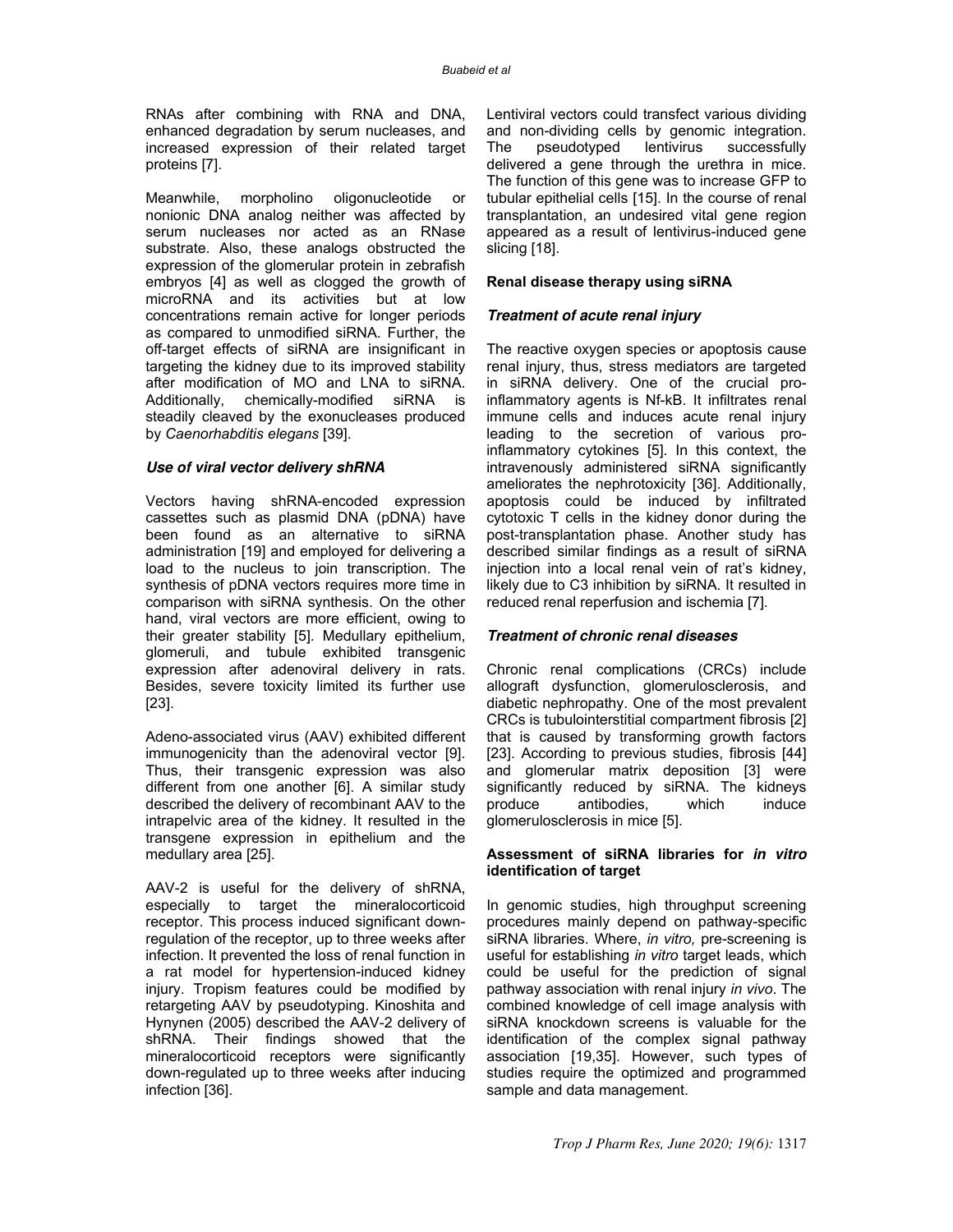#### **Selection of model**

The use of diseased animal models in the *in vitro* experiments has eased the procedures to attain the *in vivo*-related extrapolation. Previous studies have reported the screening of apoptosis-related proteins by assessing cell viability or cascade activity. Several studies in current times have reported the use of image screening modalities using live-cells [31,40].

#### **Assessment of altered morphology**

Monolayer cell cultures are largely useful in *vitro* cell studies. The native tissue stimulation is needed to enhance the interaction and differentiation of normal cells [29]. The *in vivo* modeling needs a 3D culture environment for the tubulogenesis or morphogenesis. The studies have described an improvement in RNAi screening by using such 3D cultures [1,29]. Furthermore, shRNA-based viral delivery is better than a naked siRNA-based knockdown, where a prolonged duration of culture is a prerequisite for complex morphogenesis.

## **CONCLUDING REMARKS**

Renal targeting by siRNA is relatively easier than targeting other tissues, such as muscles, brain, or tumor cells. Though PEGylation seems to not be very effective for targeted delivery to the tubules, likely due to its low level of immunogenic potential and its barrier property to nucleasemediated degradation. Based on these features, siRNA could potentially be more valuable for managing kidney dysfunction. The siRNA, particularly its modified form, could be evidence used to target renal epithelium and glomerulus since the modification of siRNA improves its renal uptake. The siRNA is not only useful for targeting specific tissues but also obstructing various signaling routes. Furthermore, the study of siRNA and shRNA in the 3D culture environment is useful for the assessment of *in vivo* functions of new drug candidates.

# **DECLARATIONS**

#### **Conflict of interest**

No conflict of interest is associated with this work.

### **Contribution of authors**

We declare that this work was done by the authors named in this article and all liabilities pertaining to claims relating to the content of this article will be borne by the authors.

#### **Open Access**

This is an Open Access article that uses a funding model which does not charge readers or their institutions for access and distributed under the terms of the Creative Commons Attribution License (http://creativecommons.org/licenses/by/ 4.0) and the Budapest Open Access Initiative (http://www.budapestopenaccessinitiative.org/rea d), which permit unrestricted use, distribution, and reproduction in any medium, provided the original work is properly credited.

# **REFERENCES**

- *1. Fire A, Xu S, Montgomery MK, Kostas SA, Driver SE, Mello CC. Potent and specific genetic interference by double-stranded RNA in Caenorhabditis elegans. Nature 1998; 391: 806–811.*
- *2. Simpson KJ, Selfors LM, Bui J, Reynolds A, Leake D, Khvorova A, Brugge JS. Identification of genes that regulate epithelial cell migration using a siRNA screening approach. Nat Cell Biol 2008; 10: 1027–1038.*
- *3. Xie P, Sun L, Oates PJ, Srivastava SK, Kanwar Y.S. Pathobiology of renal specific oxidoreductase/Myoinositol oxygenase in diabetic nephropathy: its implications in tubulointerstitial fibrosis. Am J Physiol Renal Physiol 2010; 298: F1393–F1404.*
- *4. Akhtar S, Benter IF. Nonviral delivery of synthetic siRNAs in vivo. J Clin Invest 2007; 117: 3623–3632.*
- *5. van de Water FM, Boerman OC, Wouterse AC, Peters JG, Russel FG, Masereeuw R. Intravenously administered short interfering RNA accumulates in the kidney and selectively suppresses gene function in renal proximal tubules. Drug Metab Dispos 2006; 34: 1393– 1397.*
- *6. Siomi H, Siomi MC. On the road to reading the RNAinterference code. Nature 2009; 457: 396–404.*
- *7. Racz Z, Hamar P. Can siRNA technology provide the tools for gene therapy of the future? Curr Med Chem 2006; 13: 2299–2307.*
- *8. Layzer JM, McCaffrey AP, Tanner AK, Huang Z, Kay MA, Sullenger BA. In vivo activity of nuclease-resistant siRNAs. RNA 2004; 10: 766–771.*
- *9. Kim DH, Behlke MA, Rose SD, Chang MS, Choi S, Rossi JJ. Synthetic dsRNA Dicer substrates enhance RNAi potency and efficacy. Nat Biotechnol 2005; 23: 222– 226.*
- *10. Sledz CA, Holko M, de Veer MJ, Silverman RH, Williams BR. Activation of the interferon system by shortinterfering RNAs. Nat Cell Biol 2003; 5: 834–839.*
- *11. Chen PY, Weinmann L, Gaidatzis D, Pei Y, Zavolan M, Tuschl T, Meister G. Strand-specific 5′-O-methylation of siRNA duplexes control guide strand selection and targeting specificity. RNA 2008; 14: 263–274.*
- *12. Kobayashi N, Kuramoto T, Yamaoka K, Hashida M, Takakura Y. Hepatic uptake and gene expression mechanisms following intravenous administration of*

*Trop J Pharm Res, June 2020; 19(6):* 1318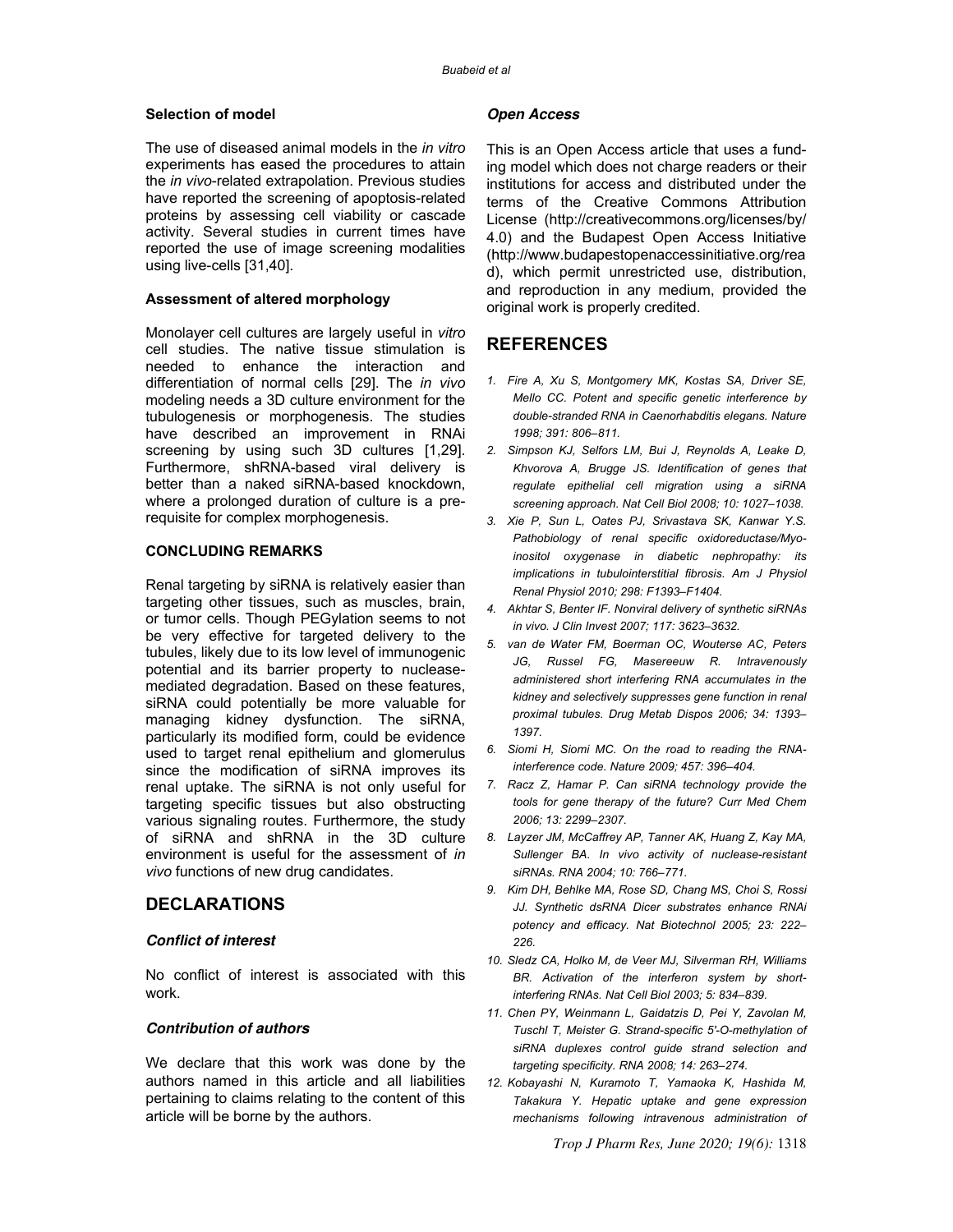*plasmid DNA by conventional and hydrodynamicsbased procedures. J Pharmacol Exp Ther 2001; 297: 853–860.* 

- *13. Schmitt R, Marlier A, Cantley LG. Zag expression during aging suppresses proliferation after kidney injury, J Am Soc Nephrol 2008; 19: 2375–2383.*
- *14. Budker VG, Subbotin VM, Budker T, Sebestyen MG, Zhang G, Wolff JA. Mechanism of plasmid delivery by hydrodynamic tail vein injection. II. Morphological studies. J Gene Med 2006; 8: 874–888.*
- *15. Hamar P, Song E, Kokeny G, Chen A, Ouyang N, Lieberman J. Small interfering RNA targeting Fas protects mice against renal ischemia-reperfusion injury. Proc Natl Acad Sci USA 2004; 101: 14883–14888.*
- *16. Zheng X, Lian D, Wong A, Bygrave M, Ichim TE, Khoshniat M, Zhang X, Sun H, De Zordo T, Lacefield*  JC, Garcia B, Jevnikar AM, Min W.P. Novel small *interfering RNA-containing solution protecting donor organs in heart transplantation. Circulation 2009; 120: 1099-1107.*
- *17. Larson SD, Jackson LN, Chen LA, Rychahou PG, Evers BM. Effectiveness of siRNA uptake in target tissues by various delivery methods, Surg 142; 2007: 262–269.*
- *18. Mukai H, Kawakami S, Hashida M. Renal press-mediated transfection method for plasmid DNA and siRNA to the kidney. Biochem Biophys Res Commun 2008; 372: 383–387.*
- *19. Takabatake Y, Isaka Y, Mizui M, Kawachi H, Shimizu F, Ito T, Hori M, Imai E. Exploring RNA interference as a therapeutic strategy for renal disease. Gene Ther 2005; 12: 965–973.*
- *20. Xia Z, Abe K, Furusu A, Miyazaki M, Obata Y, Tabata Y, Koji T, Kohno S. Suppression of renal tubulointerstitial fibrosis by small interfering RNA targeting heat shock protein 47. Am J Nephrol 2008; 28: 34–46*
- *21. Tsuji M, Isaka Y, Nakamura H, Imai E, Hori M. Electroporation-mediated gene transfer that targets glomeruli. J Am Soc Nephrol 2001; 12: 949–954.*
- *22. Park KM, Chen A, Bonventre JV. Prevention of kidney ischemia/reperfusion-induced functional injury and JNK, p38, and MAPK kinase activation by remote ischemic pretreatment. J Biol Chem 2001; 276: 11870–11876.*
- *23. Nakamura H, Isaka Y, Tsuji M, Rupprecht HD, Akagi Y, Ueda N, Imai E, Hori M. Introduction of DNA enzyme for Egr-1 into tubulointerstitial fibroblasts by electroporation reduced interstitial alpha-smooth muscle actin expression and fibrosis in unilateral ureteral obstruction (UUO) rats. Gene Ther 2002; 9: 495–502.*
- *24. Wesche-Soldato DE, Chung CS, Lomas-Neira J, Doughty LA, Gregory SH, Ayala A. In vivo delivery of caspase-8 or Fas siRNA improves the survival of septic mice. Blood 2005; 106: 2295–2301.*
- *25. Hassan A, Tian Y, Zheng W, Ji H, Sandberg K, Verbalis J.G. Small interfering RNA-mediated functional silencing of vasopressin V2 receptors in the mouse kidney. Physiol Genomics 2005; 21: 382–388.*
- *26. Sioud M, Sorensen DR. Cationic liposome-mediated delivery of siRNAs in adult mice. Biochem Biophys Res Commun 2003; 312: 1220–1225.*
- *27. Jere D, Jiang HL, Arote R, Kim YK, Choi YJ, Cho MH, Akaike T, Cho C.S. Degradable polyethyleneimine as DNA and small interfering RNA carriers, Expert Opin Drug Deliv 2009; 6: 827–834.*
- *28. Malek A, Merkel O, Fink L, Czubayko F, Kissel T, Aigner A. In vivo pharmacokinetics, tissue distribution and underlying mechanisms of various PEI(-PEG)/siRNA complexes. Toxicol Appl Pharmacol 2009; 236: 97–108.*
- *29. Akinc A, Thomas M, Klibanov AM, Langer R. Exploring polyethyleneimine- mediated DNA transfection and the proton sponge hypothesis. J Gene Med 2005; 7: 657– 663.*
- *30. Liu B. Exploring cell type-specific internalizing antibodies for targeted delivery of siRNA. Brief Funct Genomic Proteomic 2007; 6: 112–119.*
- *31. Xia CF, Boado RJ, Pardridge WM. Antibody-mediated targeting of siRNA via the human insulin receptor using avidin-biotin technology. Mol Pharm 2009; 6: 747–751.*
- *32. Krebs MD, Jeon O, Alsberg E. Localized and sustained delivery of silencing RNA from macroscopic biopolymer hydrogels. J Am Chem Soc 2009; 131: 9204–9206.*
- *33. Luten J, van Nostrum CF, De Smedt SC, Hennink W.E. Biodegradable polymers as non-viral carriers for plasmid DNA delivery. J Control Rel 2008; 126: 97–110.*
- *34. Nakai N, Kishida T, Shin-Ya M, Imanishi J, Ueda Y, Kishimoto S, Mazda O. Therapeutic RNA interference of malignant melanoma by electrotransfer of small interfering RNA targeting Mitf. Gene Ther 2007; 14: 357–365.*
- *35. Chiarella P, Massi E, De Robertis M, Sibilio A, Parrella P, Fazio VM, Signori E. Electroporation of skeletal muscle induces danger signal release and antigen-presenting cell recruitment independently of DNA vaccine administration, Expert Opin Biol Ther 2008; 8: 1645– 1657.*
- *36. Kinoshita M, Hynynen K. A novel method for the intracellular delivery of siRNA using microbubbleenhanced focused ultrasound. Biochem Biophys Res Commun 2005; 335: 393–399.*
- *37. Negishi Y, Endo Y, Fukuyama T, Suzuki R, Takizawa T, Omata D, Maruyama K, Aramaki Y. Delivery of siRNA into the cytoplasm by liposomal bubbles and ultrasound. J Control Release 2008; 132: 124–130.*
- *38. Shukla S, Sumaria CS, Pradeepkumar PI. Exploring chemical modifications for siRNA therapeutics: a structural and functional outlook. ChemMedChem 2009; 5: 328–349.*
- *39. Sands H, Gorey-Feret LJ, Ho SP, Bao Y, Cocuzza AJ, Chidester D, Hobbs F.W. Biodistribution and metabolism of internally 3H-labeled oligonucleotides. II. 3′,5′-blocked oligonucleotides. Mol Pharmacol 1995; 47: 636–646.*
- *40. Geary RS. Antisense oligonucleotide pharmacokinetics and metabolism, Expert Opin Drug Metab Toxicol 2009; 5: 381–391.*